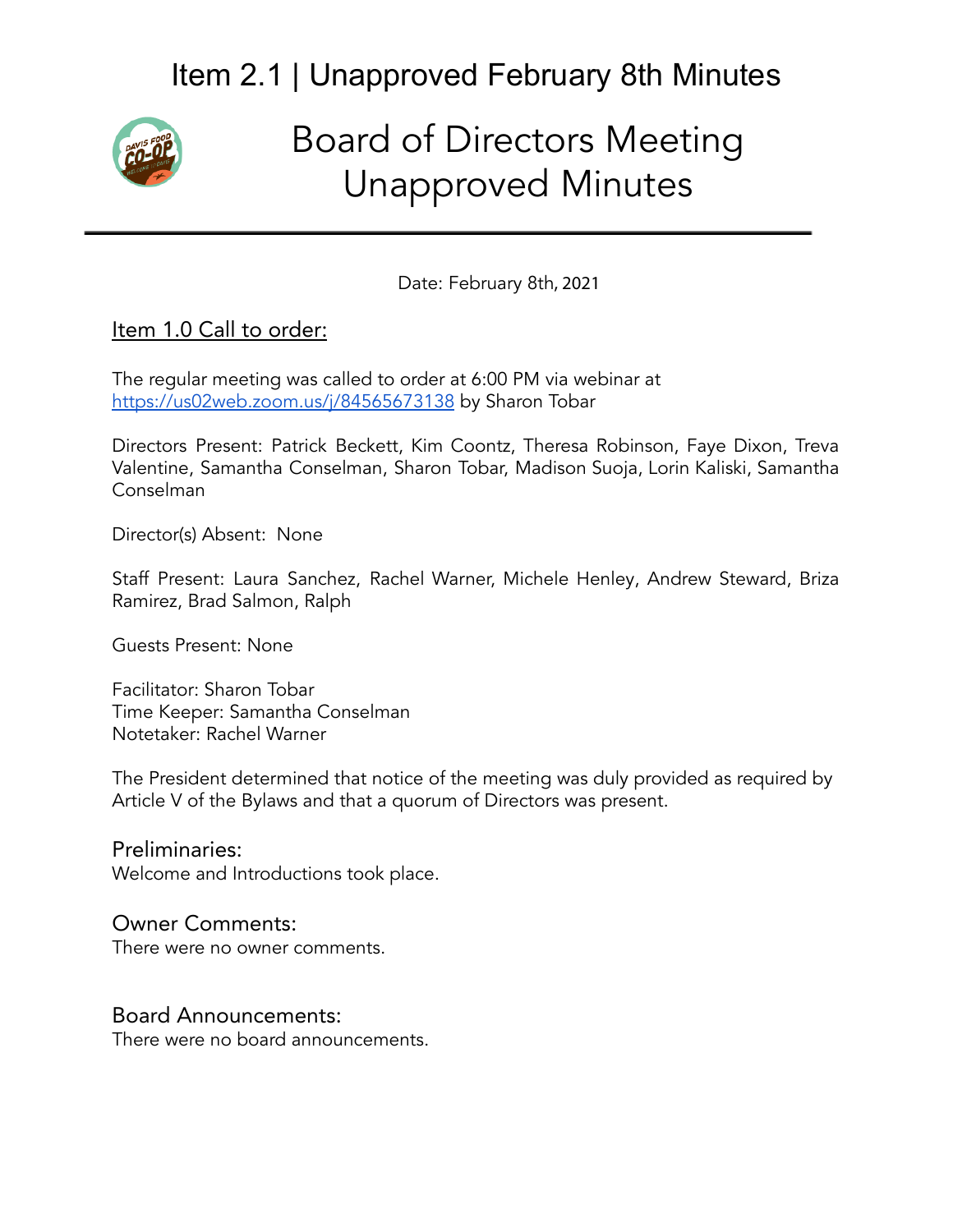### Agenda Review:

Treva moved to approve the consent calendar, Patrick seconded the motion. All were in favor, and the motion passed unanimously.

## Item 2.0 - Consent Calendar

Treva made a motion to approve the Consent Calendar with the addition. Faye seconded the motion. All were in favor, and the motion passed unanimously.

### Item 3.0 - President's Update

Item 3.2 - GM Operations Update and Report Biggest win is that we started the Escheatment process on 2/03

We hired a new Prepared Foods manager - Daniel Peterson, who is experienced as a Kitchen Manager and is local to Davis. He will be starting next week.

The Reserve study is beginning on-site on February 12th.

We joined the Healthy Davis Together business partner program and will have signage devlieverd next week to promote community testing. Staff has also been allowed to get tested in the last hour of their shift to encourage asymptomatic screening. Patrick asked if we were encouraging staff to get vaccinated, Laura mentioned we are encouraging testing and have signed up to be notified when it is our tier.

Biggest worries: We have had to update some policies in the handbook due to changing laws, Michele will notify staff when it is completed.

With new laws surrounding COVID19 pay we may see unanticipated effects to our wages. Once a staff member's 80 hours of COVID pay has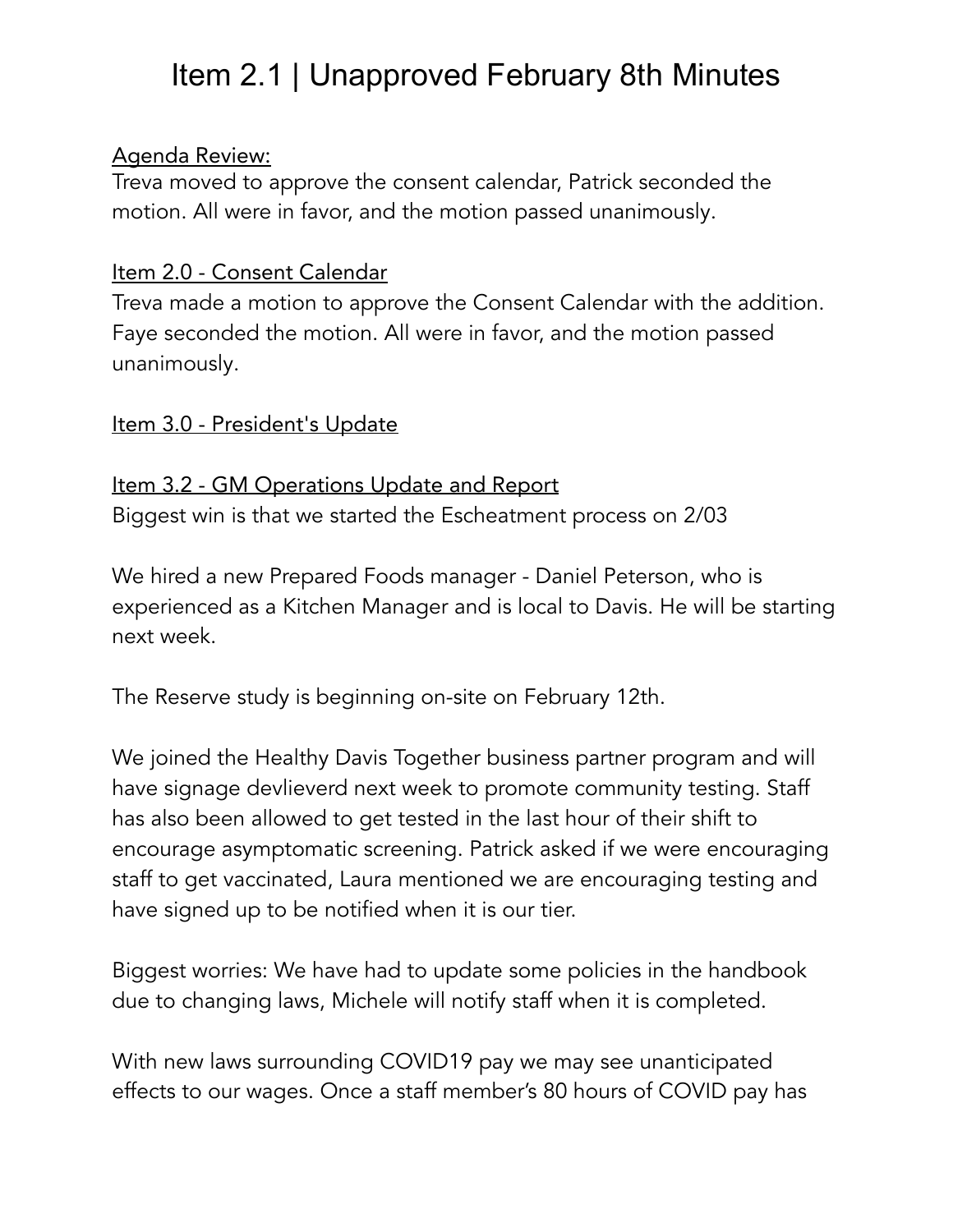run out staff will still be paid for isolation periods if isolation is mandated. This is not something we could have anticipated back when the budget was drafted in August. We have not seen this have a major impact as of yet but future cases can be cause for concern.

Biggest Focus - On boarding and training the prepared foods manager. We will be onboarding him a little differently so that he gets all the information he needs for success. We will be training them on what a Co-Op is (Vince) and discuss financials and margins (Brad).

We will be preparing to do our Q2 inventory next month in March.

Staff turnover was significantly lower in January than previous months. We had one individual voluntarily leave, and we hired a part-time person for the Deli.

Web cart has done well and is showing that it may be sustainable in the future. We will put more resources into building this program up now that we will be keeping it long term.

## Marketing:

Marketing did a Wellness Fair that went well and has given them ideas on how to do marketing events in the future.

We will be doing a "Citrus Fair" that will be following COVID protocols and may include pre-packaged samples.

We will also be doing a "Love Fest" that will have vendors and artists selling their products (Feb 28)

Cashier training went well and gave us some ideas on how to train other departments, especially on what a co-op is.

We were looking into branding opportunities, but will likely be holding off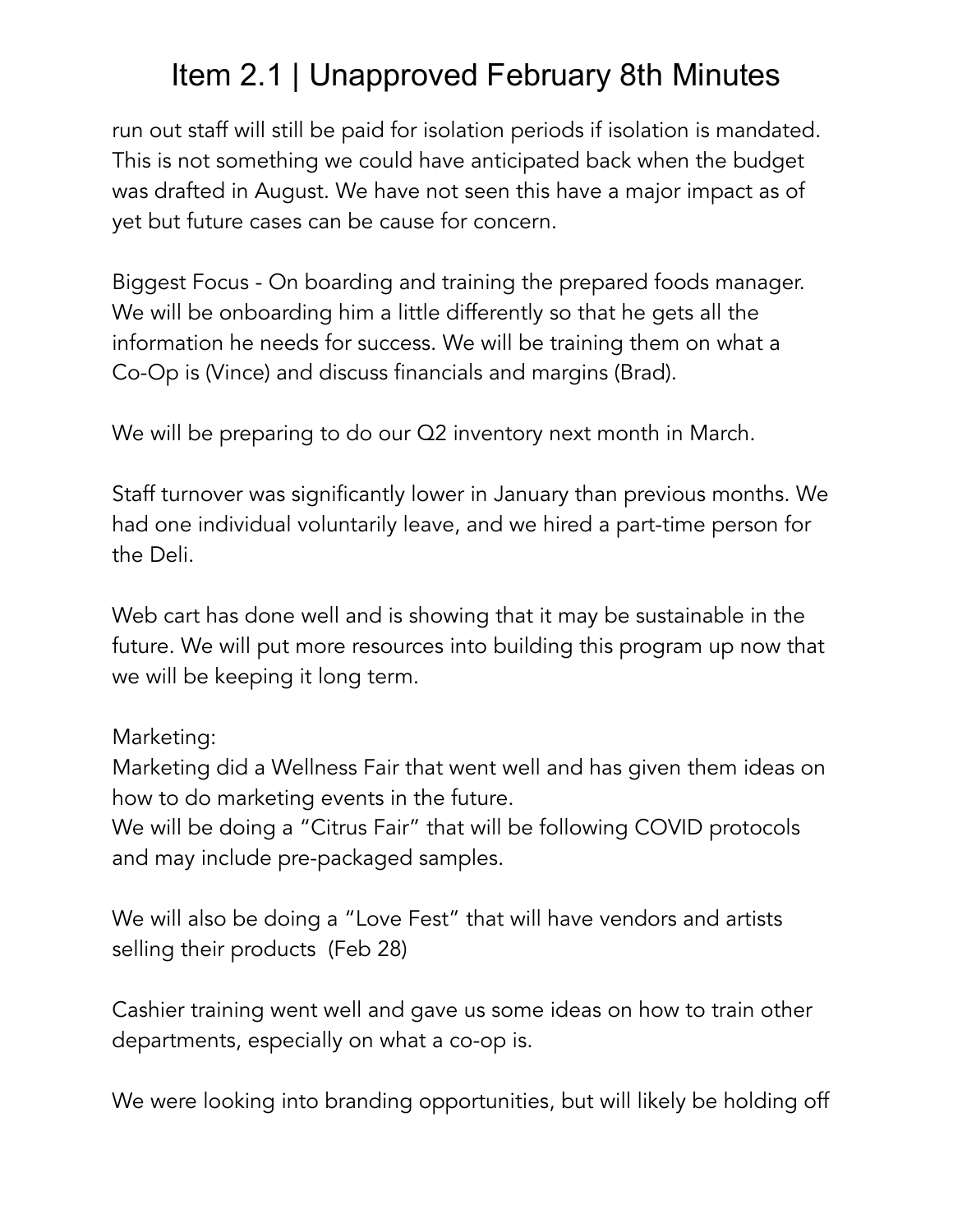until next year due to the marketing budget.

Lorin asked for clarification about the concern over COVID transparency. Laura talked about some of the phone calls/feedback from customers, mostly about if it was safe or where the COVID positive individual worked. We are following all the guidelines to make it as safe as possible. We still get concerns about the issue but not usually about transparency.

## Financials:

Laura pointed out that the update to the Financial Summary Report has an error. Sales increase for Q1 compared to last year was 4.01% not the written -0.69%.

We are \$34,000 under the targeted budget and our total gross margin is .94% higher than anticipated. Operating expenses came out under budget. Our biggest expense was for personnel, but was lower than forecasted.

Our ending cash was \$2,878,989 with net income of \$264,927. Sales increased from -.69% to currently at 5.4%. Working capital increased to \$2,878,989.

Sharon asked to confirm that the PPE loan is a part of "long-term liability", Brad confirmed.

Treva asked for an update about Bulk regarding if we would be able to open it up soon, Laura said we were waiting to hear from Samantha as she was following up about it.

Patrick asked if Deli sales includes the Sushi, Laura and Sharon confirmed it does.

Item 3.3 - Presentation - Store Support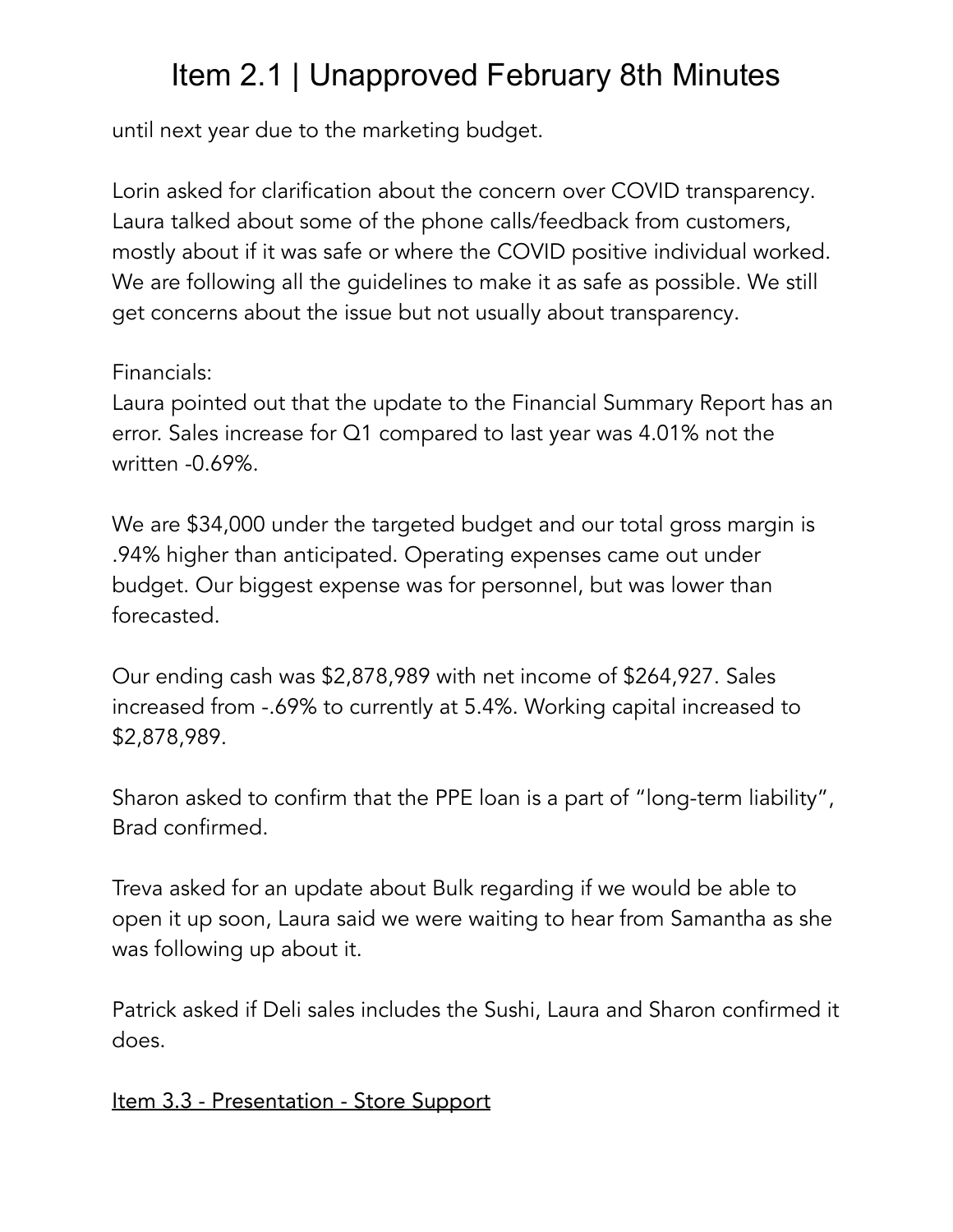Briza discussed the 3 departments she runs.

# IT:

Maintaining all the electronics in the store (computers, registers, card machines, etc). This includes cyber security, ordering equipment, maintaining and installing apps, training people to use the equipment and follow protocol, etc.. We also get some help from a third party company if we need equipment or when Briza is unavailable. Faye asked about cyber security and why smaller companies are targeted. Briza said that it is common for people to target a small group because they believe they won't have proper cyber security to block it. Currently Briza and Vincent are the only ones who do IT, and we are considering hiring another person to help with IT.

We are in the process of getting new equipment to replace older models, we try to invest in equipment that will last us 3-5 years.

Patrick asked if Briza was taking care of WebCart. Briza does manage it, including pictures, adding descriptions, adding inventory, etc. It took a lot of Briza's time to get it up and running, and it does take time to update it and patch the software as needed.

Patrick also asked about the phishing scams, and if other office employees receive those kinds of messages and if they are trained. Briza said they are trained, but will be doing another training this year.

# Membership:

Membership is mostly run by Andrew Steward, who works on member information, escheatment, patronage refunds, board elections, annual meetings, withdrawals, helps with training managers, works on inventory and database, data management, etc.

Retail Support: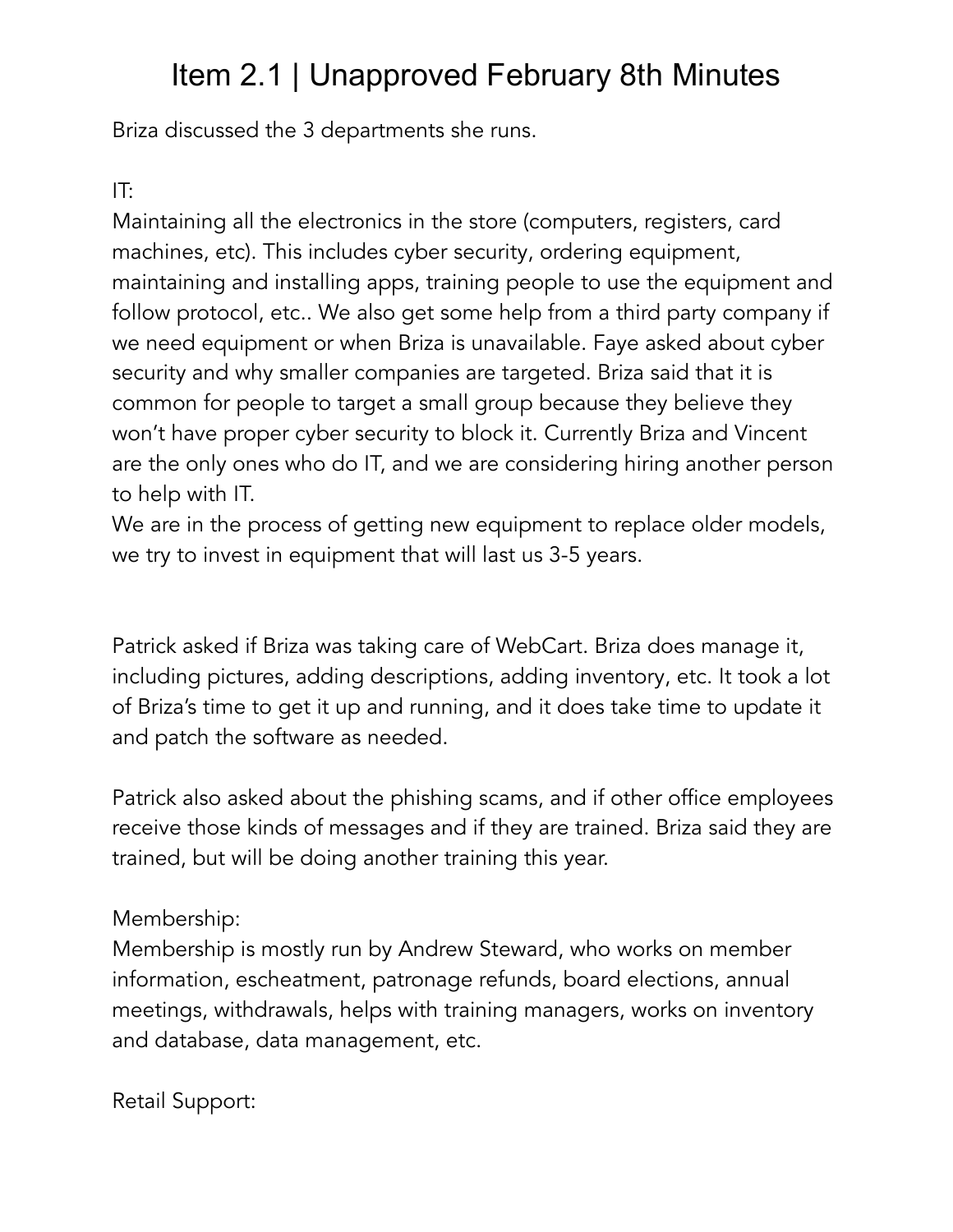Retail support is overseen by Vince Ortiz, who is in charge of sale signage (Co-op deals, Owner specials, etc), price changes, and provides data and information to the managers for ordering. He maintains the system for price auditing to ensure prices are consistent. He also has a system for sales by section ("heatmap") and has all products listed by location (row, aisles, 4 ft section) to help with Webcart. He also makes sure we meet all requirements for WIC, EBT, and CA Sales Tax.

Patrick asked if there were any resources that the department may need. Briza said they may benefit from having more people to help the department so they can achieve more of their goals.

BREAK: The directors adjourned for break from 7:08 - 7:18 PM

## 4.0 - Decisions - New Business

## 4.1 - DEI Task Force

Madison presented the DEI task force charter to the board. Theresa motioned to approve the charter. Kim seconded the motion. All were in favor and the motion passed.

Madison discussed the plans for Diversity, Equity, and Inclusion training at the Co-op. We are starting with in-person training for the Administrative staff and Department Managers so they can ask any questions and be able to talk to their own staff about these concepts. We will then move on to providing training for all current staff and updating the onboarding process to include DEI training for new staff.

# 4.2 - Facilities Task Force

Sharon presented the Facilities Task Force charter to the board for approval. Kim asked that a line be added to the charter, "evaluate and prioritize facility improvements taking into consideration Strategic Plan objectives". Theresa asked if our facilities staff will be involved in this task force. Laura and Sharon explained the task force will be looking at larger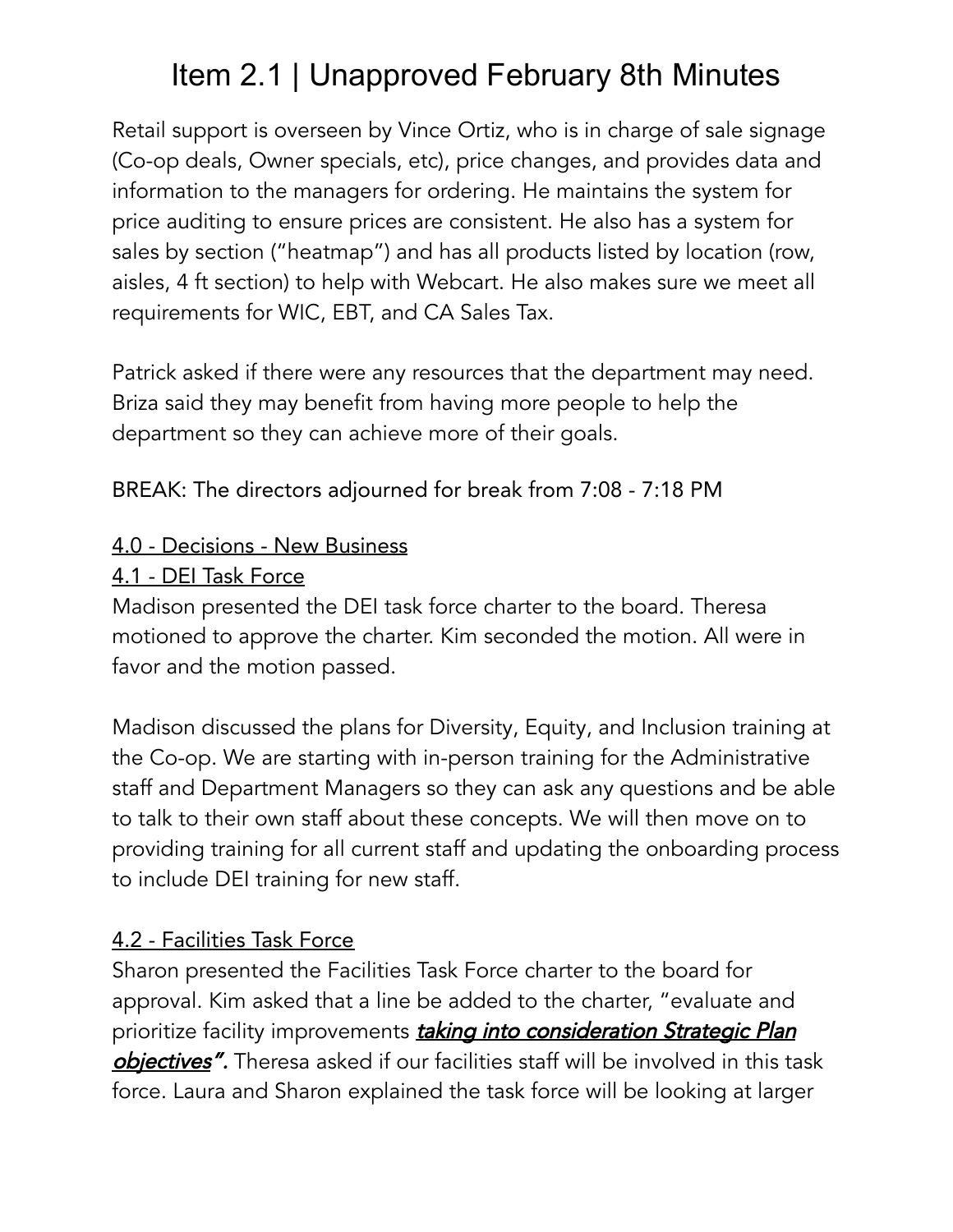scale projects (roof, microgrid, etc.) and will make recommendations. The facilities staff will be kept involved, especially when implementing the changes.

Treva made a motion to approve the charter. Kim seconded the motion. All were in favor and the motion passed.

## 4.3 - Board Development

Theresa presented the Board Development Committee plan for director recruitment and the Run for the Board campaign.

A correction was made to the "Goals" section of the plan. The one-year term position is actually elected by the Board and will not be a part of the Run for the Board campaign.

It was suggested that we reach out to other community and cultural organizations in Davis, not just at the University, in an effort to attract a diverse group of candidates.

Advertising in The Enterprise was discussed, but it was decided that doing a press release would be better than paying for advertising space.

The Board discussed adding something to the Run for the Board campaign materials to encourage individuals from minority groups to run. Samantha made a motion to approve the plan with the following DEI considerations: We will add a line to the effect of, "We welcome candidates from diverse and underrepresented minority groups to run for the Board". Lorin seconded the motion. All were in favor and the motion passed. The Board approved any necessary changes that needed to be made to the plan by the Board Development Committee after the Board discussion ended.

## 4.4 - Survey Review

The Board reviewed the surveys for policies D4 and C7. C7 had a generally